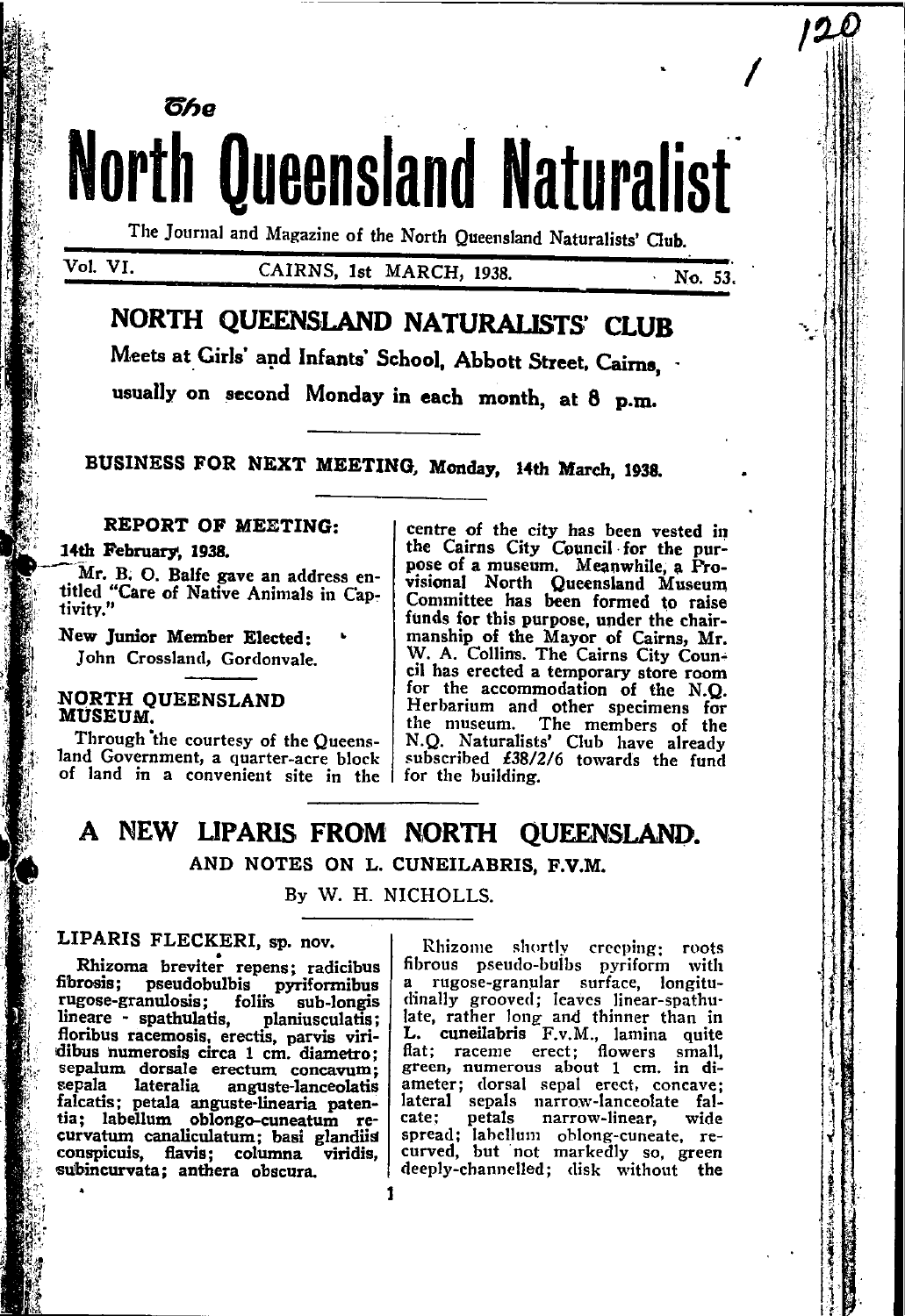THE NORTH QUEENSLAND NATURALIST

prominent orange-coloured curved lines of other Australian species: base of lamina with two conspicuous conjoined orange-coloured glands; column green erect, only slightly incurved; anther inconspicuous.

This plant is apparently more closely related to Mueller's L. cuneilabris, than to other described Australian forms, but differs from that species, chiefly in the very characteristic pseudo-bulbs; the green flowers, (in L. cuneilabris the flowers are yellow); a differently shaped and smaller labellum; the labellum-lamina is minus the conspicuous orange-coloured curved lines so noticeable in other forms, but possesses at the base large orange-coloured glands.

I have named the new species after its discoverer, Dr. H. Flecker, of Cairns.

There appears to be very little information available concerning some of the Australian forms-especially is this true of L. cuneilabris.

I have examined Mueller's material in the National Herbarium, Melbourne, and I had no hesitation in concluding that the form which I have figured under that name in the North Queensland Naturalist<sup>†</sup> is the correct one.

The Baron's specimens are somewhat fragmentary-but the flowers are, in their dried condition distinctly vellow (in the new form they dry green)—an attached note in the Baron's handwriting reads "14 April, 1864. Dwarf orchid tope (sic) of

Range under dense scrub: flowers yellow about a foot high. All my specimens almost spoilt coming through the dense scrub."—thus to<br>Mueller's original description is added "Rhizoma ignotum."

The above definitely establishes the colour of the flowers in L. cuneilabris. which is, in this particular instance. of some importance and interest.

H. N. Ridley in his monograph of<br>the Genus Liparis 1886, p. 287 reduces L. cuneilabris to a variety of L. reflexa but Australian botanists rightly regard it as a distinct species.

In connection with the description of L. cuneilabris another name (italicised) Sturmia angustilabris appears.

"Mueller first proposed to place the Australian representatives where the<br>Sturmia Reichb. and in his "Census<br>of Australian plants" (1882) p. 110, this name apears, but in his "Fragmenta" (1864) both genus names are given, but it is generally recognised that Liparis has priority<sup>7</sup>1

Dr. Flecker writes in reference to his discovery:

"Specimen No. 3080, growing on rocks, greenish-yellow flowers, Bellenden Ker-about 4,000 feet above sea level and apears to be moderately plentiful, being gathered into clumps . . . the vegetation in this region

though rain forest in type was by no means dense."

† Vol. IV., June, 1936, p. 34. ‡ Extr. from a letter from Dr. R. S. Rogers, 6/8/37.

## MOSSES IN NORTH QUEENSLAND.

### By H. N. DIXON, M.A., F.L.S.

The Bryology of North Queensland is of particular interest to botanists, in part because of what has been found, and in part because of what may be found. A number of endemic mosses have been found of quite peculiar interest, but of perhaps more importance are some that indicate the relationship of its flora with that of other regions, and so throw

flora. There is no doubt that this flora is related definitely to the subantarctic flora of New Zealand; this may be exemplified by the finding of Dicnemoloma Sieberianum at Ravenshoe (distribution, N.S.W., Tasmania, N.Z.); Fissidens pallidus H.F. et W., Tortella calycina Schwaegr. (ex-<br>tending to Chile), Trachyloma planifolium, Hook, Acanthocladium extelight on the origin of the Australian | nuatum, Brid. with a very similar dis-



LIPARIS FLECKERI.

Fig. E-Glands on Labellum-Lamina

as seen from Front.

F-Glands on Labellum-Lamina

from Rear.

Fig. A-Typical specimen.

C-Column from Side.

D-Labellum from Side.

B-A Flower.